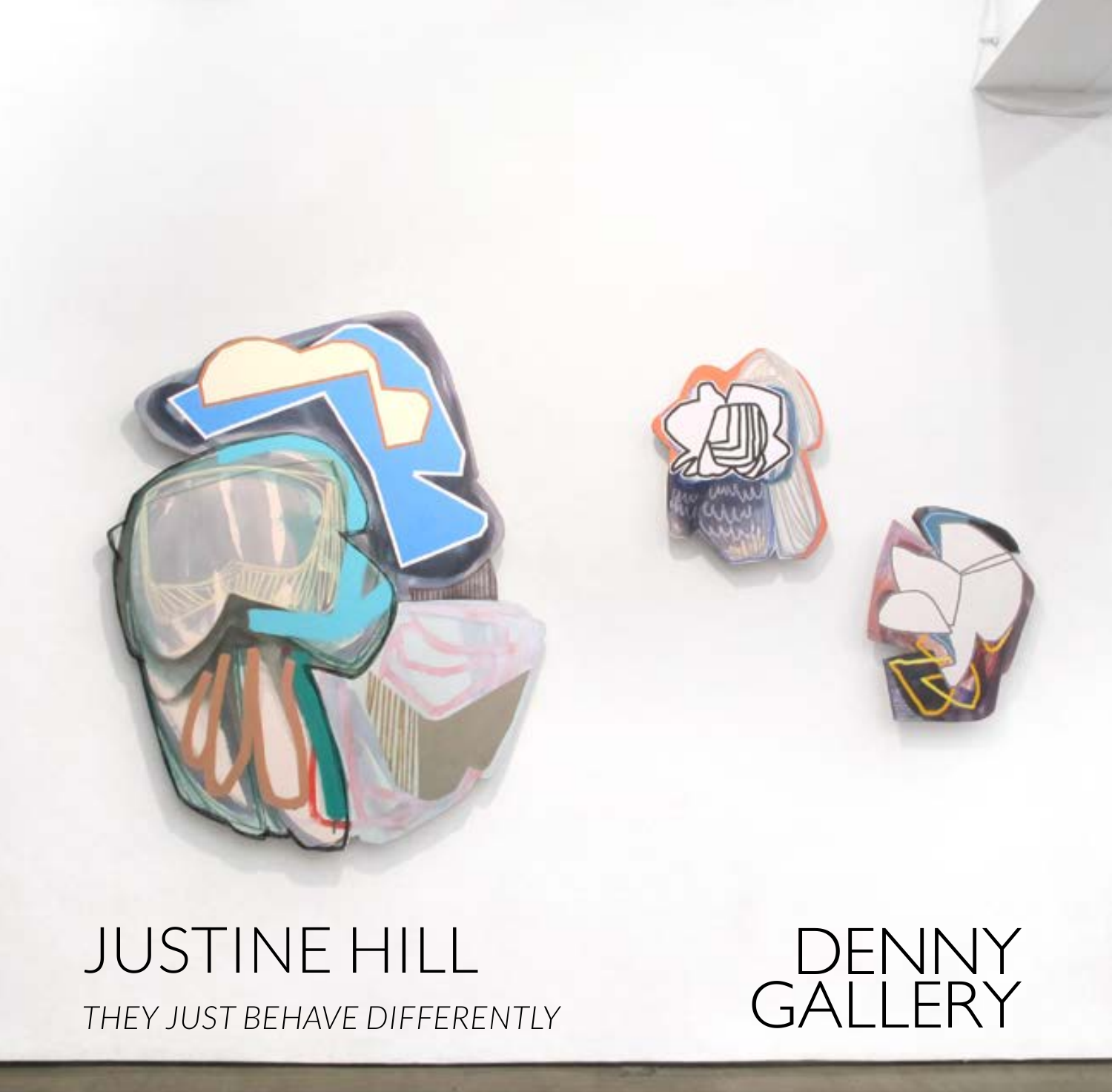

# Justine Hill

### *They Just Behave Differently*

May 19 - June 30, 2016

Denny Gallery 261 Broome Street, New York, NY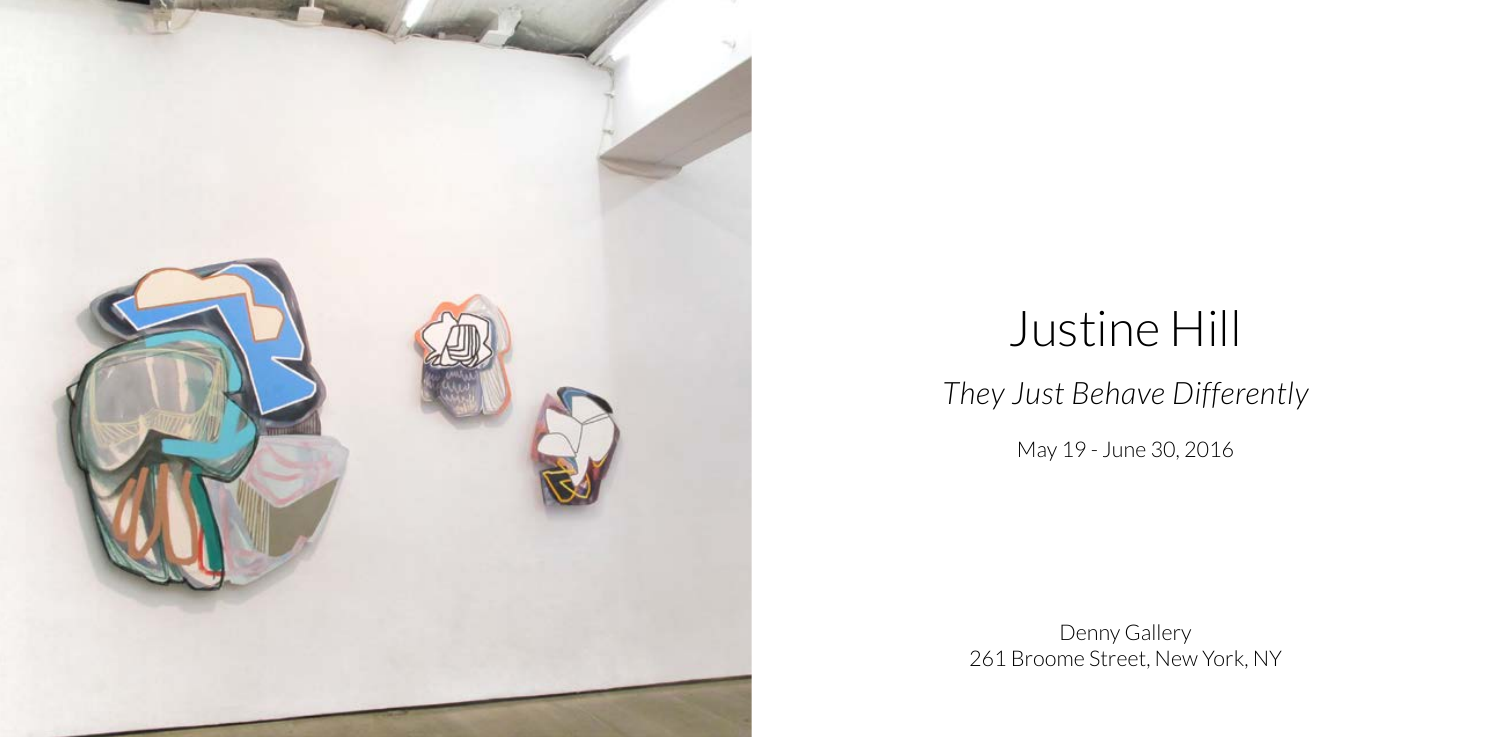

This catalog has been printed on the occassion of the exhibition

*Justine Hill: They Just Behave Differently*

May 19 - June 30, 2016

© 2016 by Denny Gallery LLC Artworks ©Justine Hill All rights reserved.

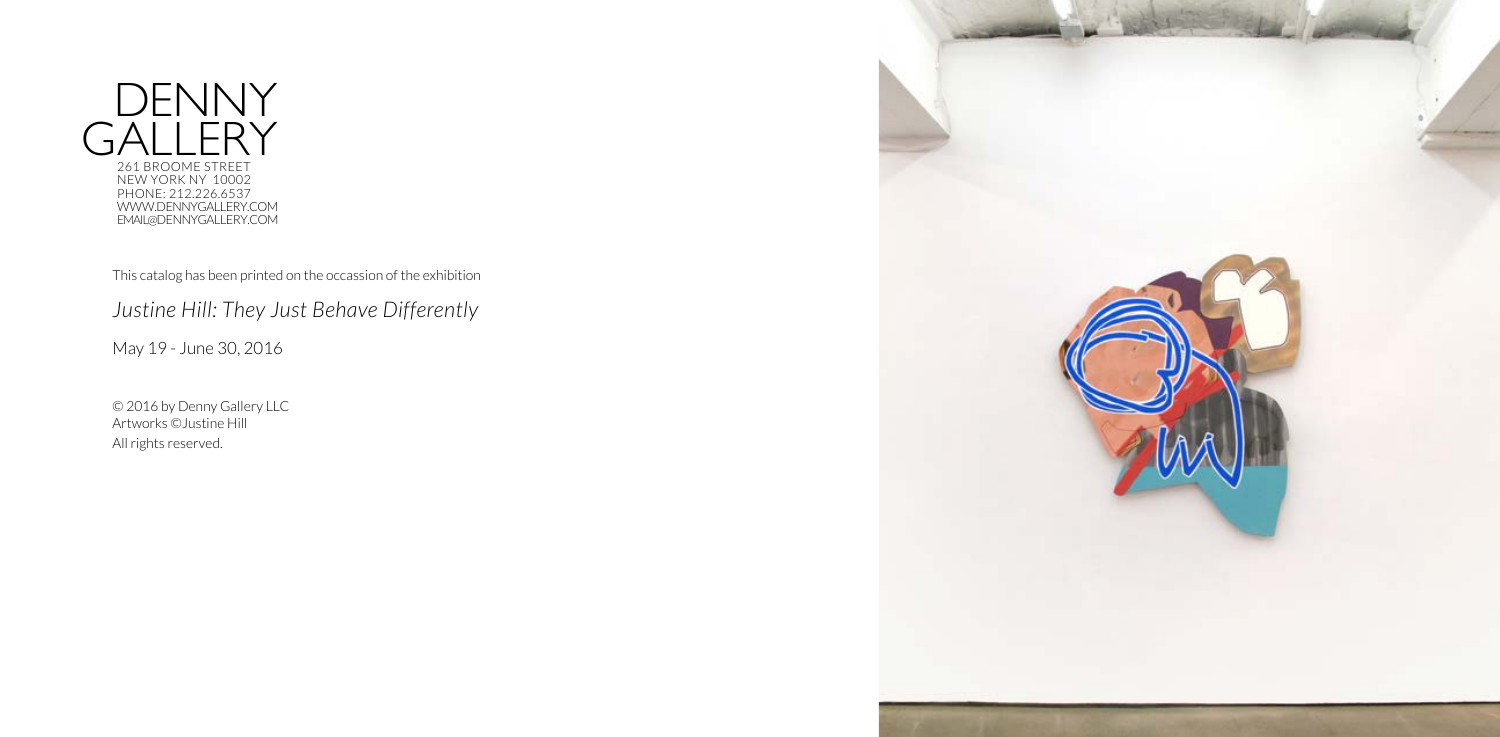### *They Just Behave Differently*

*They Just Behave Differently* is Hill's first solo exhibition at Denny Gallery, following her debut with the gallery in the group exhibition, *Metamodern,* in 2015. That exhibition theorized that she is part of a distinct contemporary moment by oscillating between modern and postmodern tendencies- expressing both humor and seriousness, enthusiasm and irony, play and discipline.

Justine Hill makes abstract paintings using elemental marks and shapes that are distinguished by color, value, and opacity. Her process is to add layers, alluding both to digital painting tools and to collage. Hill makes traditional rectangular paintings and shaped canvases she calls "Cut Outs," which are reminiscent of Elizabeth Murray, Frank Stella, and a heterogeneous set of contemporaries. The Cut Outs are first constructed in wood that Hill cuts down into various shapes and covers with canvas. She then paints the forms on the canvas while navigating their relationship to the bounding shape, its shadows, and its space in the real world. The artist personifies the Cut Outs, even more so than the rectangular paintings. Their animus led her to respond to the question of what distinguishes them from her rectangular paintings by saying, *"They just behave differently."*

Justine Hill (b. 1985, Tarrytown, NY) received her MFA from the University of Pennsylvania and her BA from the College of the Holy Cross. She has had solo exhibitions at Kathryn Markel Fine Arts (New York) and Galerie Protégé (New York), and has exhibited work in Bridgehampton, Miami and New York City in several critically acclaimed group exhibitions, including *Metamodern* at Denny Gallery and *Immediate Female* at Judith Charles Gallery. Her work has been written about in *Hyperallergic, The Observer, Arte Fuse, On Verge,* and *the Huffington Post*, which named her one of "Four Contemporary Female Artists Who Are Shaping The Future Of Painting" in 2013 and one of "10 Badass Emerging Female Artist You Should Know" in 2015.

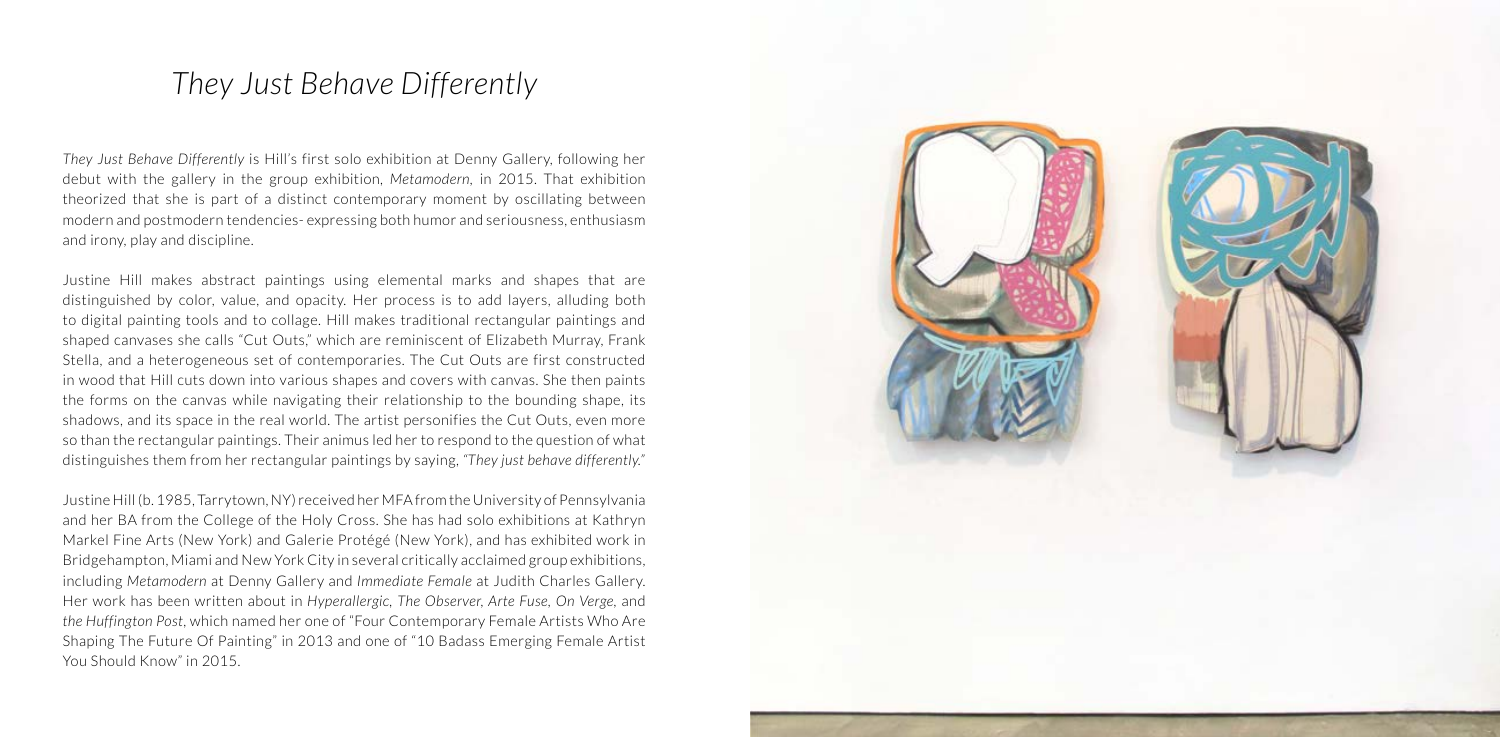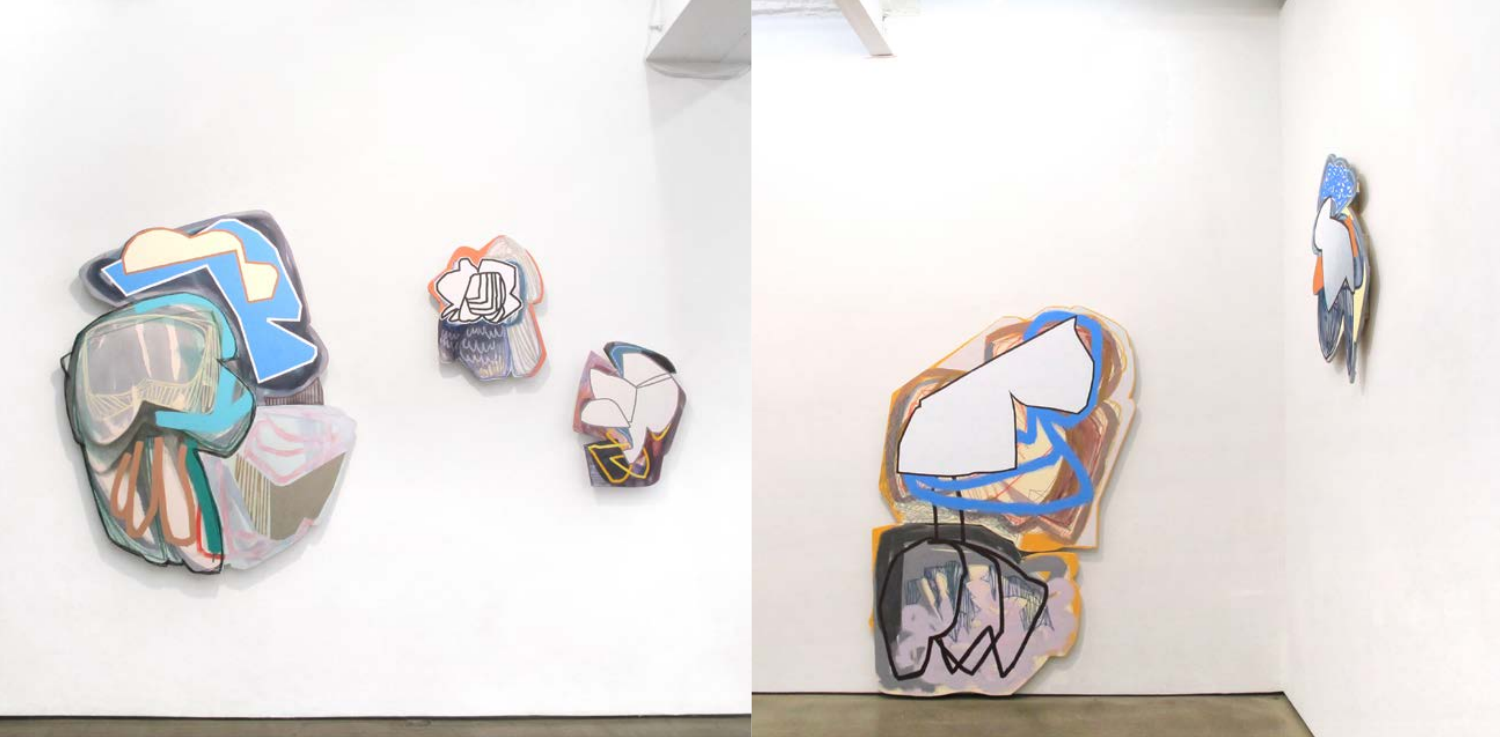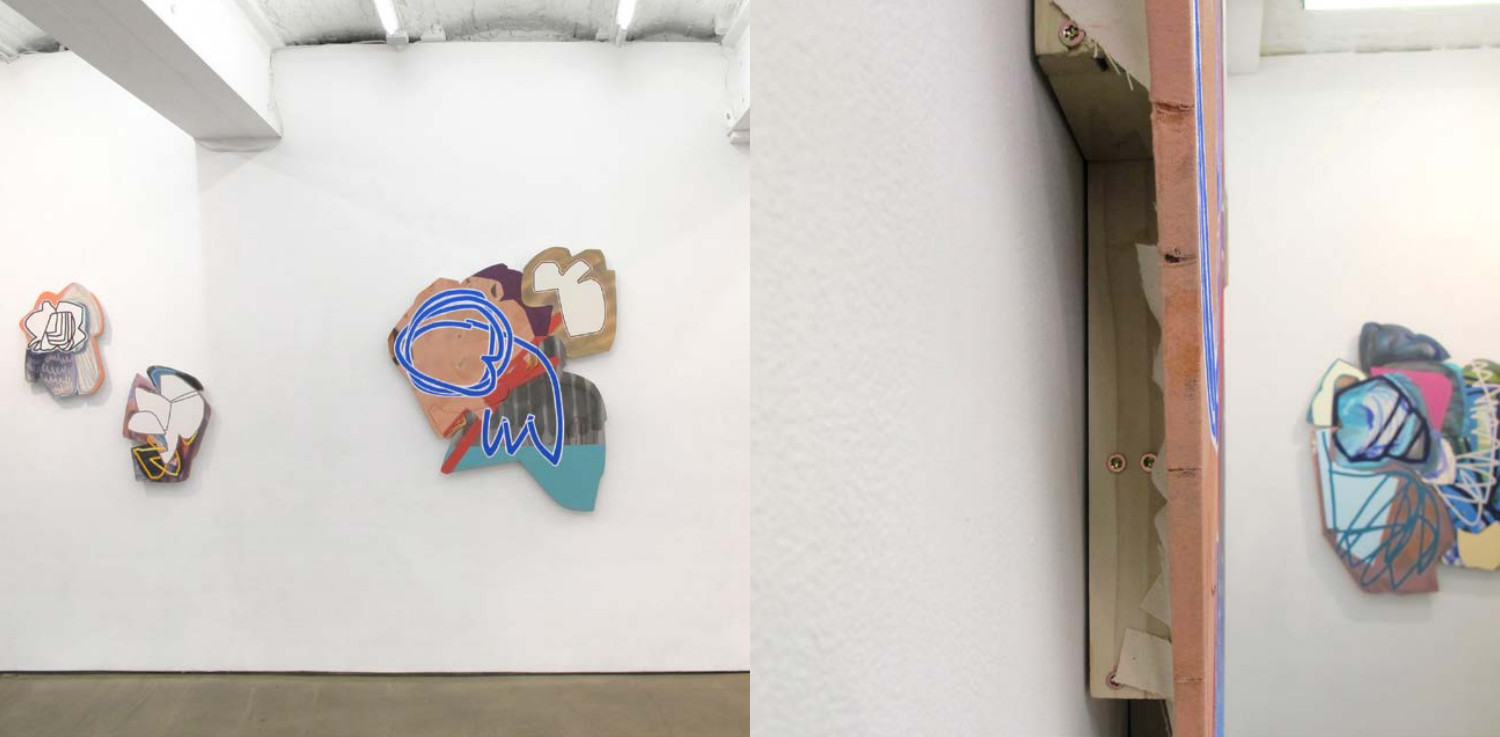

"In some sense all of my work is about the rectangle. Most of my work is about the shaped constraint the painting is made in, the shaped constraint it will likely be hung on and the way we are taught to understand space. But yes, I felt the need to explore slightly less conventional ideas. I thought the cut-outs, or the non-rectangular pieces, allowed me to better engage the rectangular wall they would likely be placed on. This allowed the landscape to become created by the viewer and not dictated by me." -Justine Hill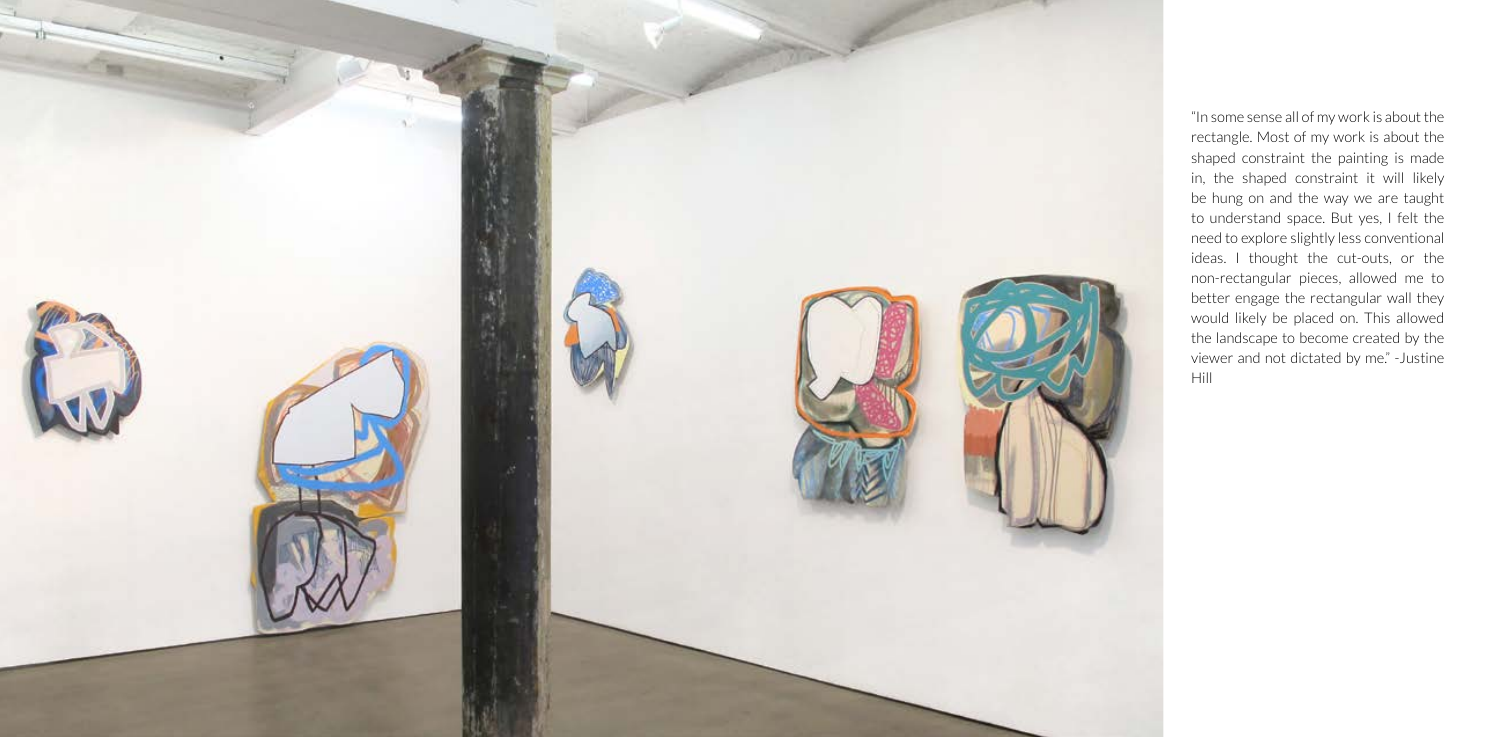

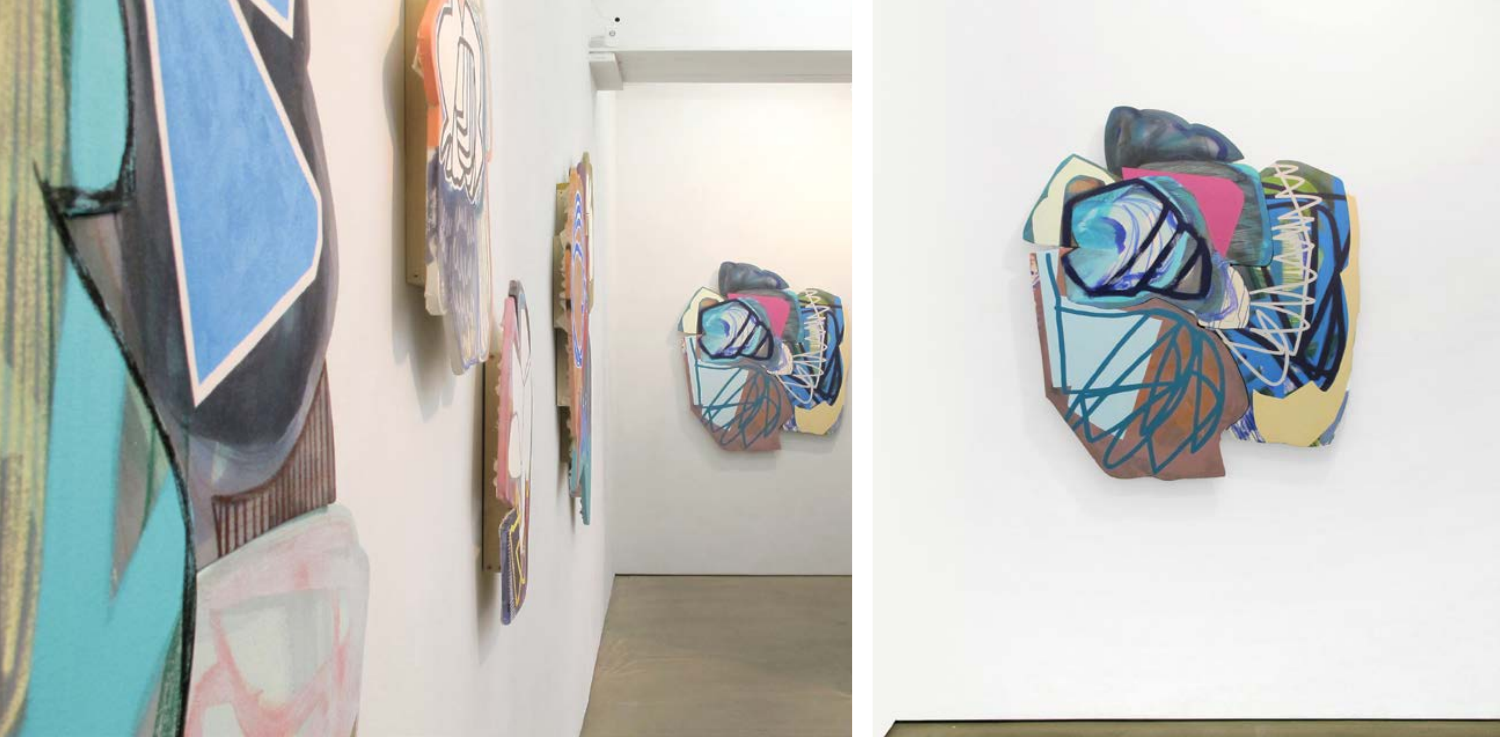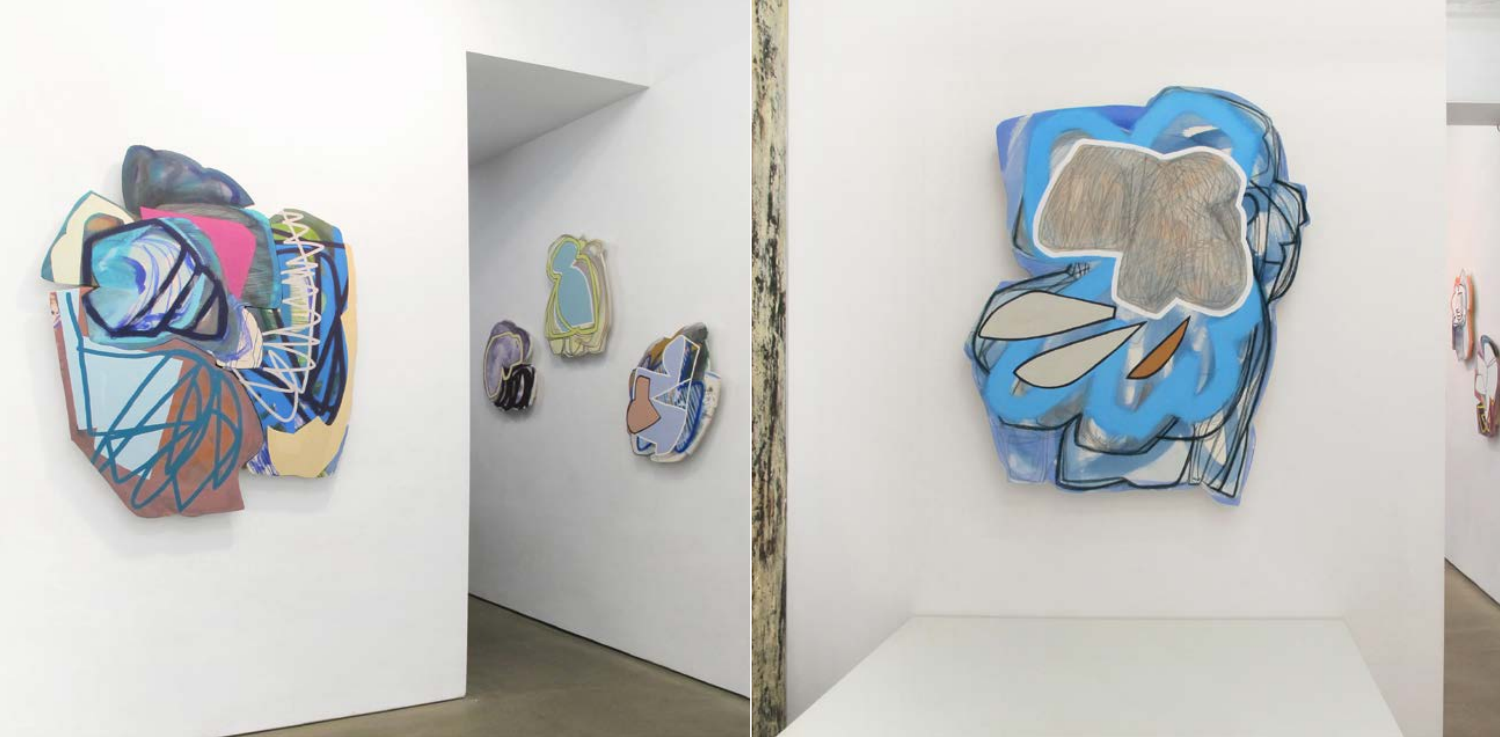

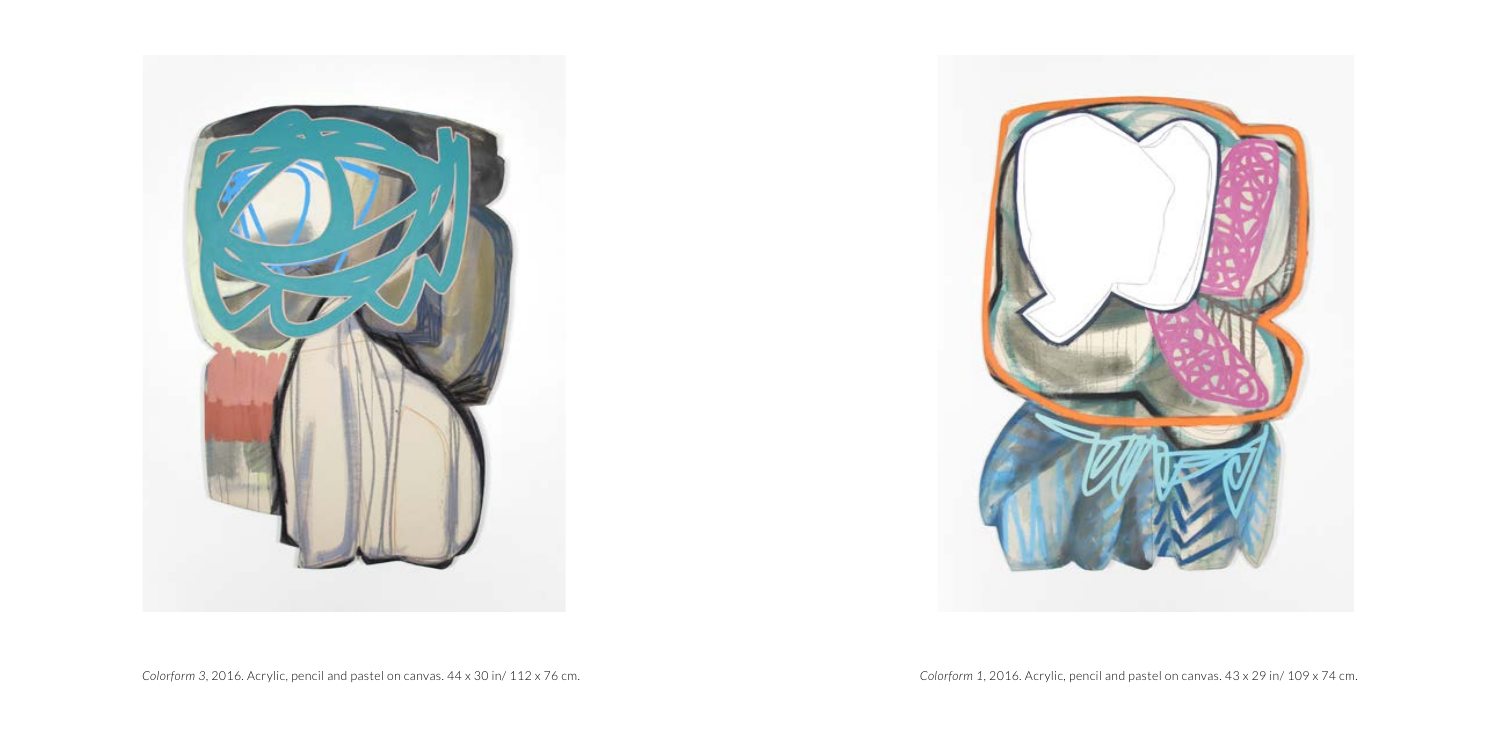

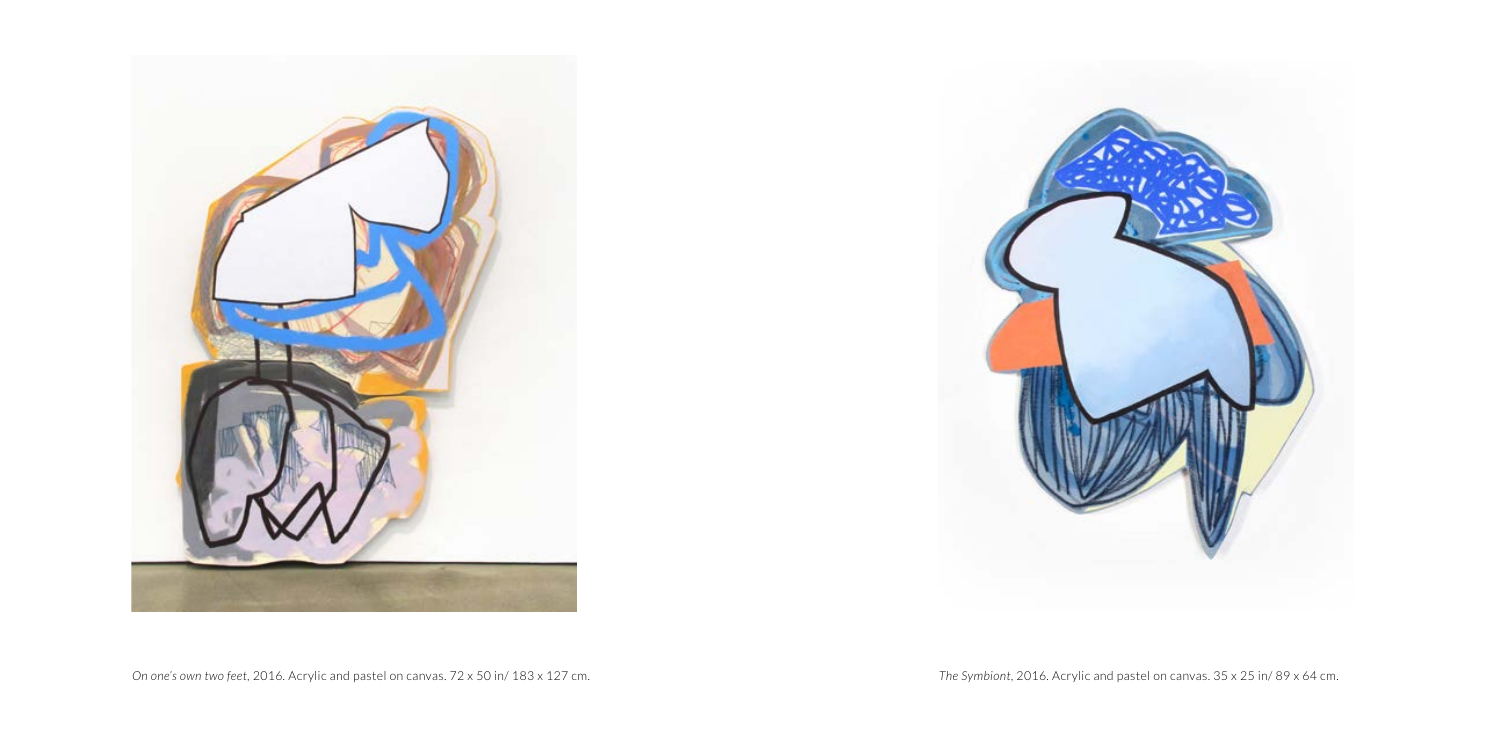

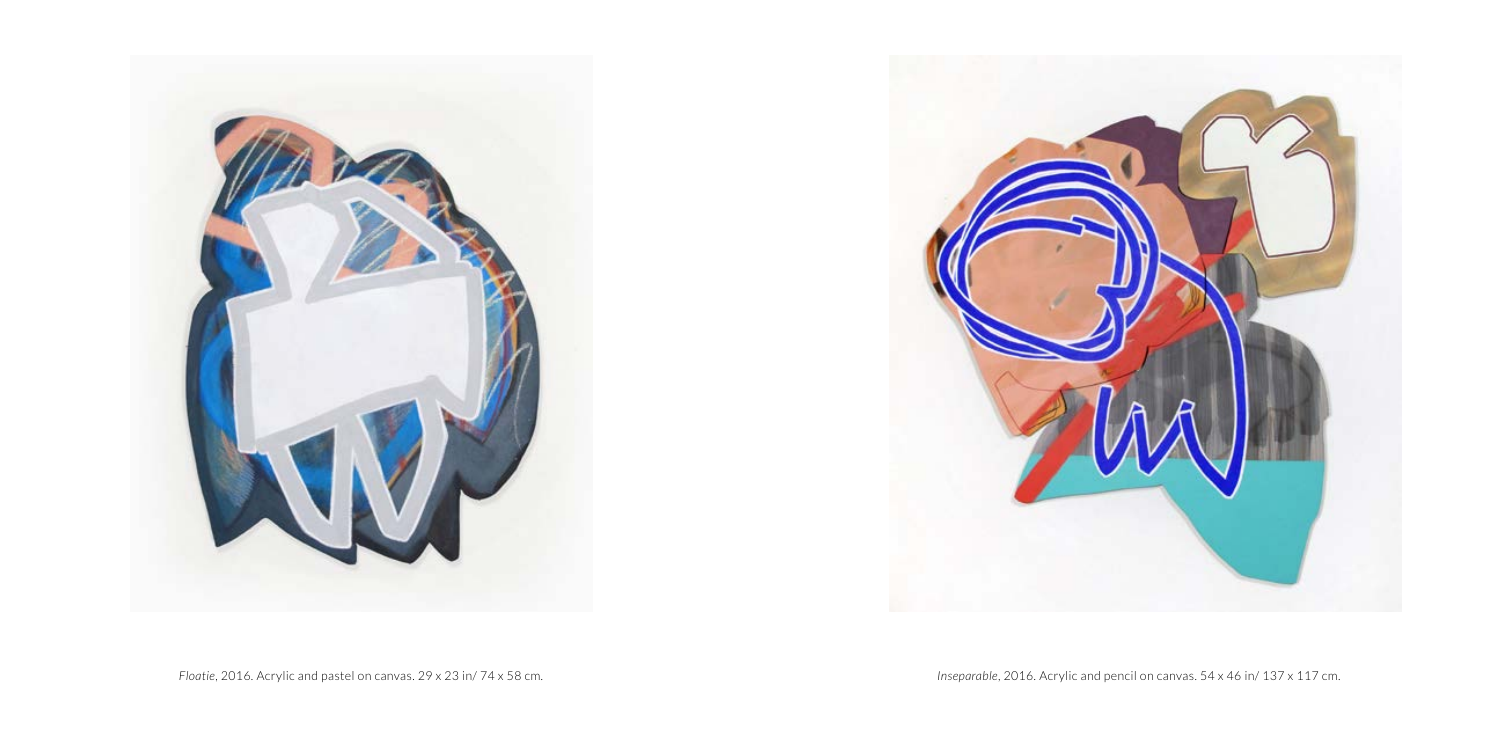

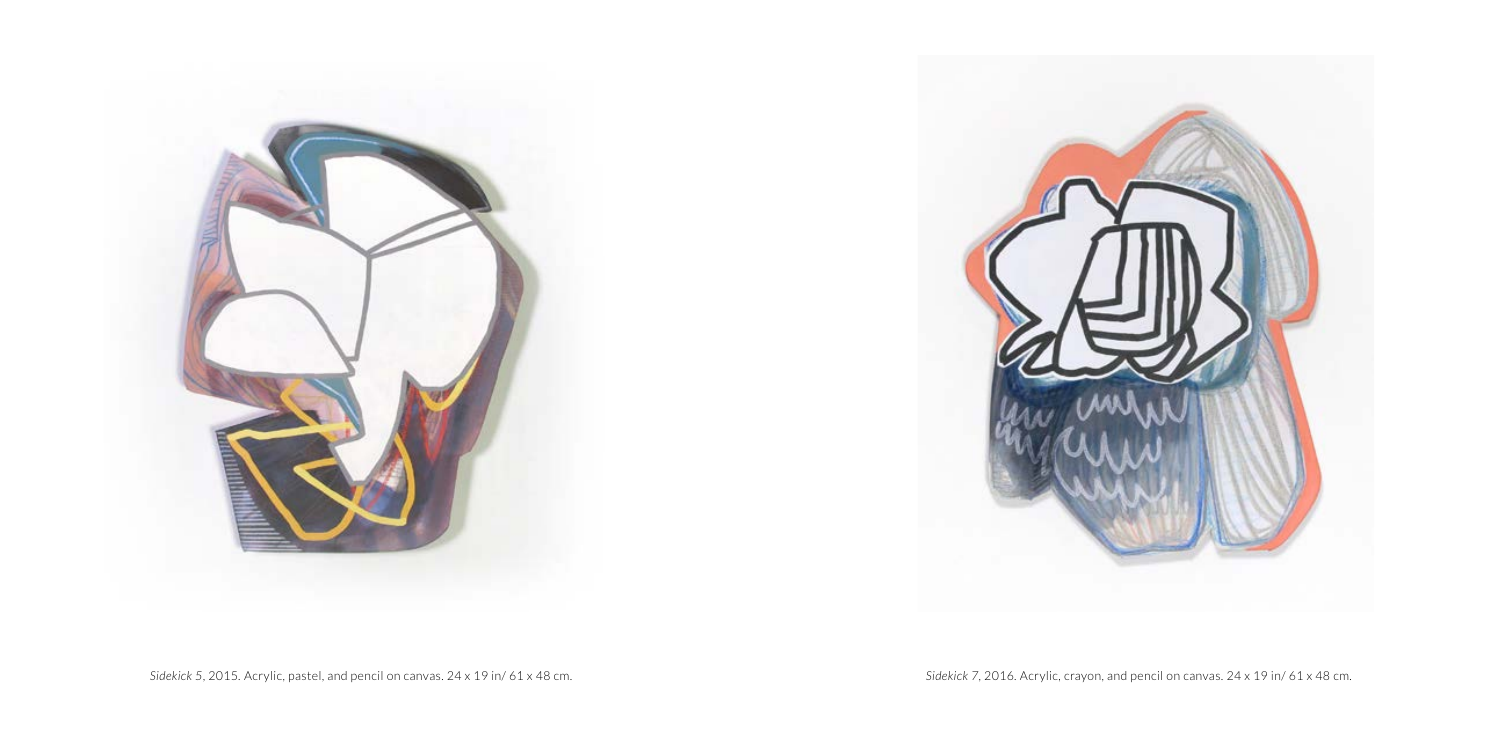

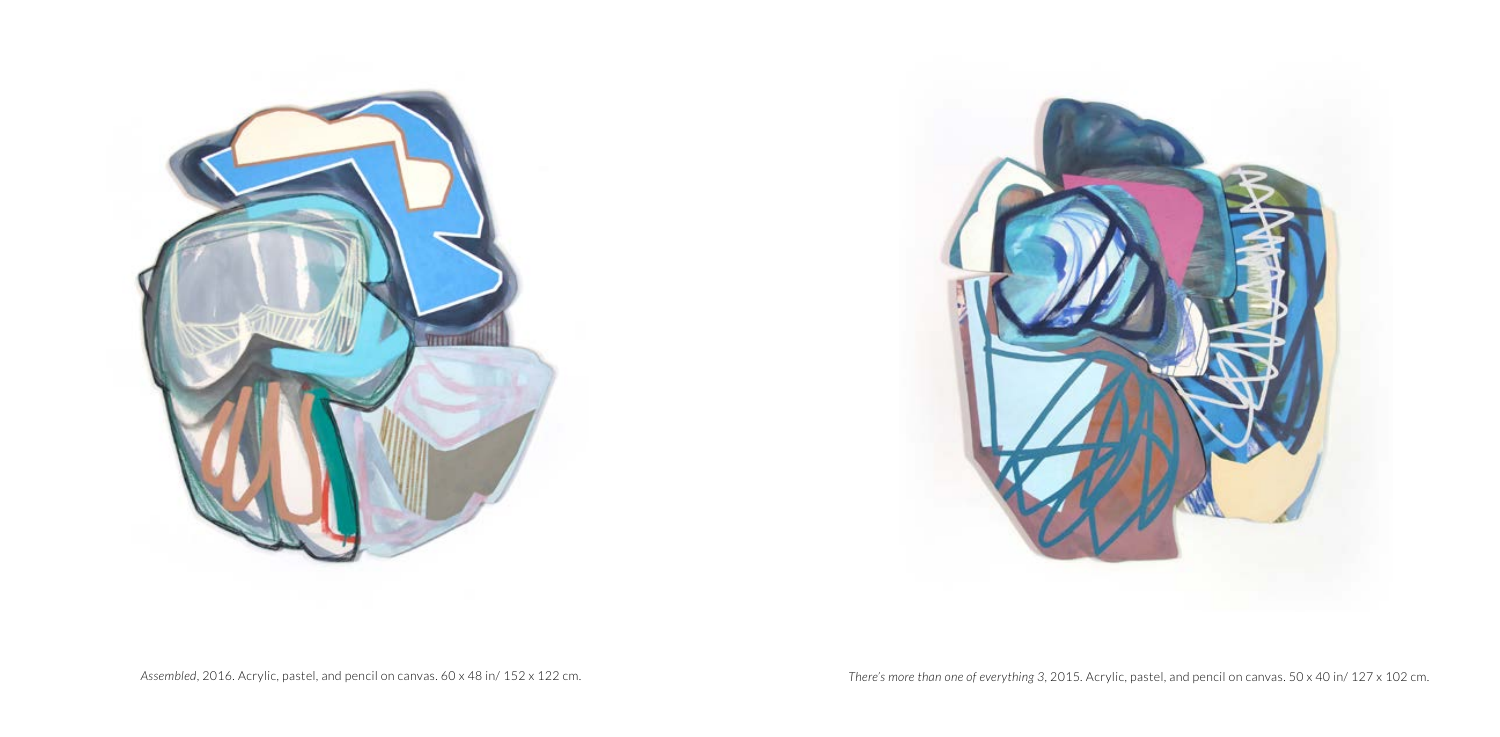

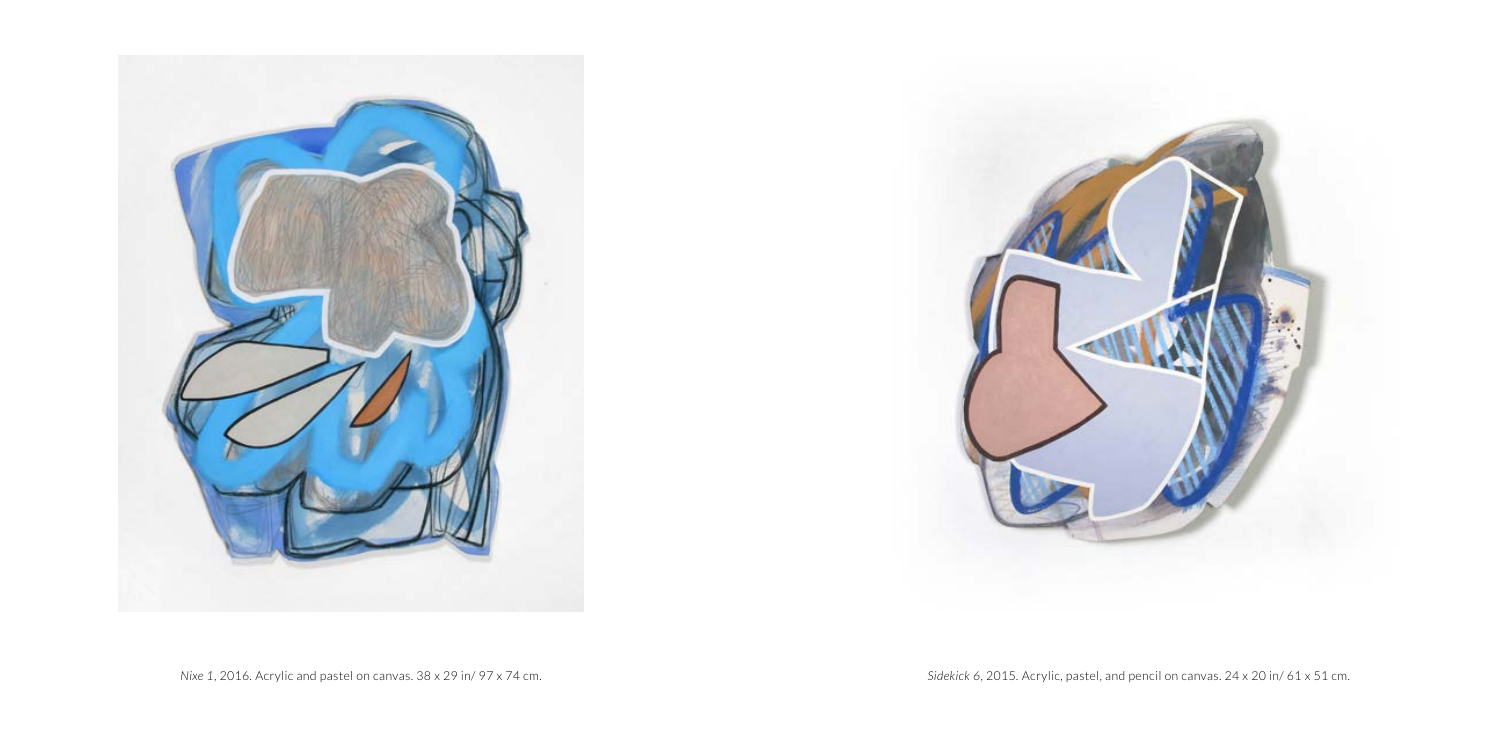

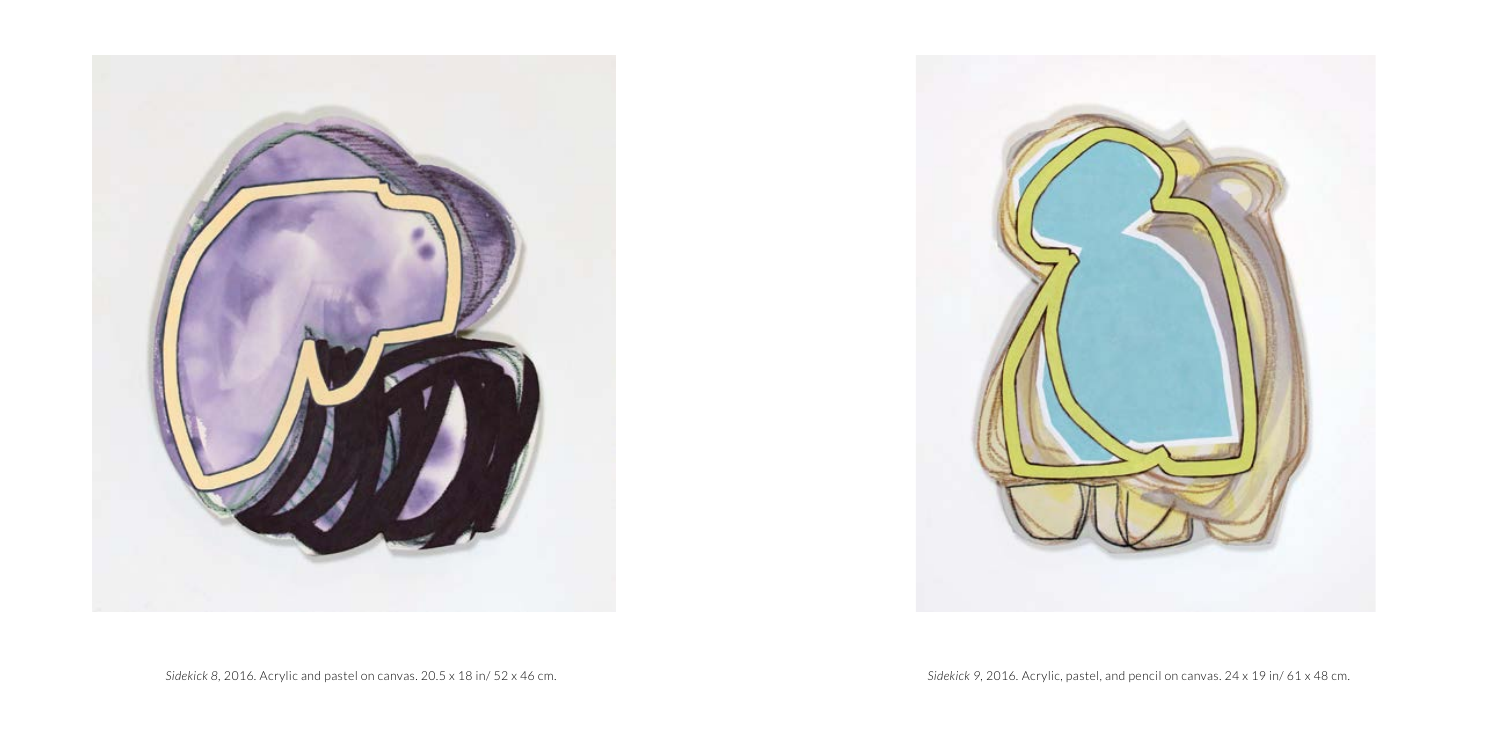### JUSTINE HILL CURRICULUM VITAE HONORS AND AWARDS

Lives and works in Brooklyn, New York Born in 1985 in Tarrytown, New York

#### EDUCATION

- 2011 Master of Fine Arts, University of Pennsylvania, Philadelphia, PA
- 2008 Bachelor of Arts, Visual Arts: Studio, College of the Holy Cross, Worcester, MA

#### SOLO EXHIBITIONS

- 2016 *They Just Behave Differently*, Denny Gallery, New York, NY
- 2015 *Made In New York* Projectspace, Blueshift Project, Miami, FL
- 2014 *Pick-and-Place*, Kathryn Markel Fine Arts, New York, NY *Boxed in Plastics,* Galerie Protégé, New York, NY

#### GROUP EXHIBITIONS

- 2016 *The City & The City,* Denny Gallery (Pop Up), New York, NY
- 2015 *Metamodern*, Denny Gallery, New York, NY *Immediate Female*, Judith Charles Gallery, New York, NY
- 2013 *Currently Untitled*, Galerie Protégé, New York, NY *Everything Has Its Place*, Kathryn Markel Fine Arts, Bridgehampton, NY *Spark: Selected Alumnae Artists from Holy Cross*, Iris and B. Gerald Cantor Art Gallery, Worcester, MA *No More Rock-Stars*, Galerie Protégé, New York, NY
- 2012 *It's a Small, Small World*, curated by Hennesy Youngman, Small Business Gallery, New York, NY
- 2011 *MFA Thesis Exhibition*, The Icebox Project Space, Crane Arts Building, Philadelphia, PA *Fire and Smoke*, Project Space 240 Church, Philadelphia, PA
- 2010 *Inaugural Exhibit*, Project Space 240 Church, Philadelphia, PA *Paradiso*, Morgan Gallery, Philadelphia, PA *You Wish You Were Here*, Meyerson Gallery, Philadelphia, PA
- 2009 *AEIOU, Sometimes Y, and Maybe W,* Charles Adams Gallery, Philadelphia, PA *The Second Annual Joseph Frasca Memorial Works on Paper Show,* Around the Coyote Gallery, Chicago, IL
- 2008 *Wego: works from the Senior Concentration Seminar*, Iris and B. Gerald Cantor Gallery, Worcester, MA

2009-2011 PennDesign Departmental Grant and Scholarship

2008 John Paul Reardon Award, College of the Holy Cross, Worcester, MA

#### RESIDENCY PROGRAMS

- 2016 Mass MoCA, North Adams, MA
- 2015 Vermont Studio Center, Johnson, VT

#### SELECTED ARTIST LECTURES AND PANELS

- 2016 Panel Discussion: "Painters Painting," UnionDocs, Brooklyn, NY
- 2013 Panel Discussion: "Art After Holy Cross," Iris and B. Gerald Cantor Gallery, Worcester, MA
- 2008 Gallery Talk, Holy Cross Academic Conference, Iris and B. Gerald Cantor Gallery, Worcester, MA

#### BIBLIOGRAPHY

| 2016 | Lesser, Casey. "15 New York Gallery Shows Where You'll Find Exciting Young Artists This June," Artsy. Jun 2 |
|------|-------------------------------------------------------------------------------------------------------------|
|      | "To Do: May 18 - June 1: See They Just Behave Differently," New York Magazine. May 16                       |
|      | Butler, Sharon. "Interview: Justine Hill in Bushwick." Two Coats of Paint. May 13                           |
| 2015 | Micchelli, Thomas. "Going Meta: Art after the Death of Art." Hyperallergic. Aug 22                          |
|      | Arnold, Kristi. "Metamodern." On Verge. Aug 19                                                              |
|      | Frank, Priscilla. "10 Badass Emerging Female Artists You Should Know." Huffington Post. Jan 22              |
|      | Gray, Steve. "Immediate Female at Judith Charles." Widewalls. Jan 18                                        |
| 2014 | Ernst, Eric. "ART REVIEW: At Kathryn Markel, a Window into Abstraction & Non-Figurative                     |
|      | Approaches." Hamptons Art Hub. Jun 14                                                                       |
|      | Martinez, Jamie. "Boxed in Plastics by Justine Hill at Galerie Protégé." Arte Fuse. May 1                   |
|      | Martinez, Jamie. "Interview with Artist Justine Hill." Arte Fuse. Apr 2                                     |
| 2013 | Frank, Priscilla. "4 Contemporary Female Artists Who Are Shaping The Future Of Painting." Huffington Post.  |
|      | Dec 19                                                                                                      |
|      | Rogers, Pat. "Everything Has Its Place' at Kathryn Markel Fine Arts." Hamptons Art Hub. Jun 13              |
|      | "04.13 Cantor Art Gallery to present 'Spark: A Celebration of Alumnae Artists' from Holy Cross." The Pulse  |
|      | Magazine. Apr 13                                                                                            |
|      | Heinrich, Will. "No More Rock Stars' at Galerie Protégé." Observer. Jan 8                                   |
|      | Laluyan, Oscar A. "Rocking it out at Galerie Protégé." Arte Fuse. Jan 7                                     |